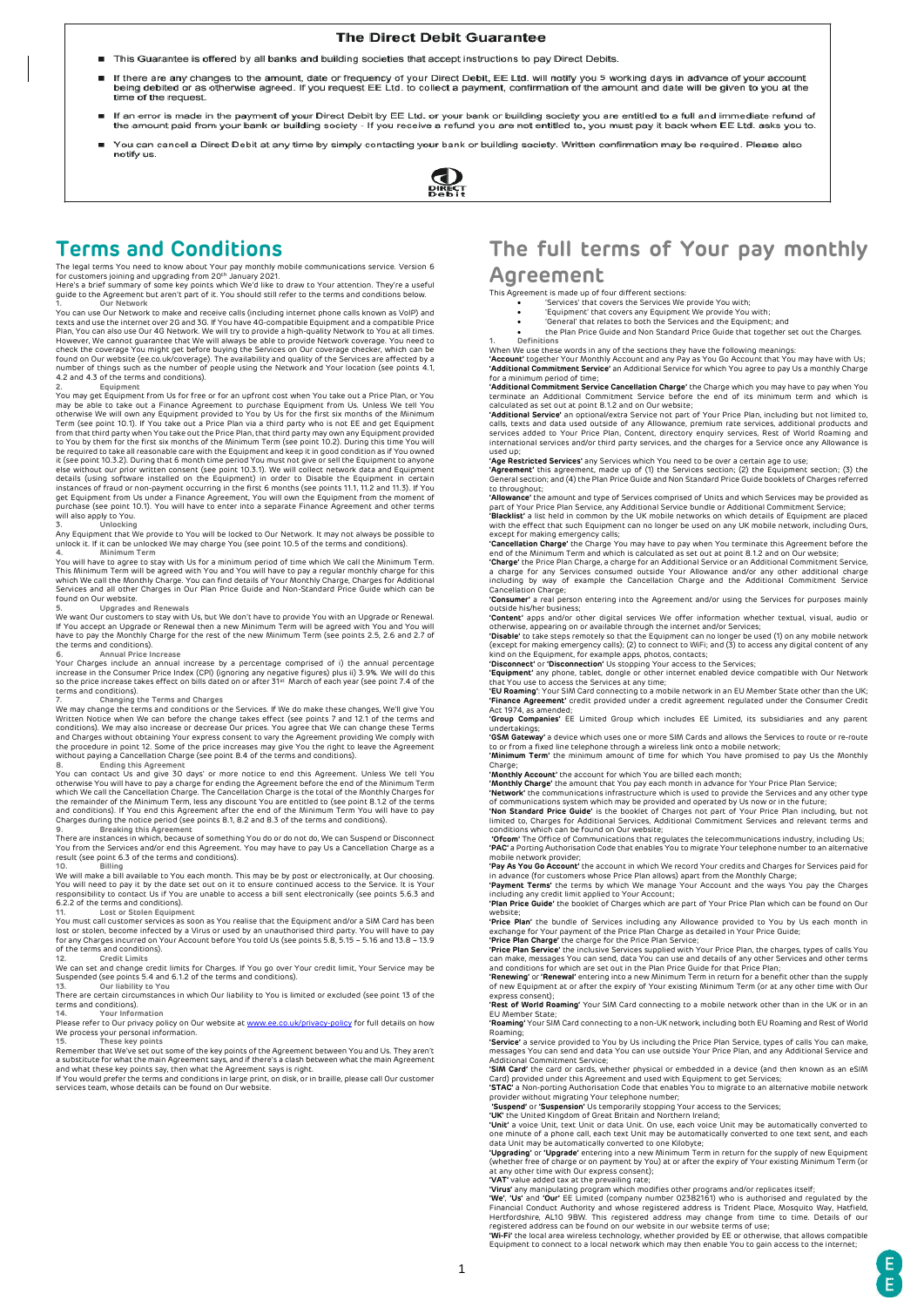**"Written Notice"** sending You either: (1) an electronic message to Your SIM Card and/or Equipment which may contain a cross reference to Our website for further information; or (2) a letter to Your postal<br>address; or (3) accessed through Our apps or other internet-based platforms, unless We send You anything, We'll state<br>clearly on the app or internet-based platform what change will be made to Content available there; and<br>**'You'** and **'You** 

- **A – Services**  This section applies to the Services We provide You with.
- 
- **2. Minimum Term**  2.1 This Agreement starts when We accept Your request for Services. If We decide You need to pass a credit check as set out in poin[t 5.13,](#page-2-17) this Agreement won't start until You pass the credit check. We may use the information You provide Us to help Us make a credit decision before this Agreement starts. We will open an Account in Your name and apply Charges to
- it.<br>2.2 If We reject Your request but You incur Charges, We can recover those Charges from You.<br>2.3 We will connect You to the Services as soon as We can.<br>2.4 At the end of the Minimum Term this Agreement will continue unt
- enther britter britt of the britt or Denis<br>2.5 If You are Renewing or Upgrading the following terms apply to You<br>2.5.1 In Thess We agree otherwise a new Minimum Term will annly Once
- <span id="page-1-3"></span>2.5.1 unless We agree otherwise, a new Minimum Term will apply. Once that Minimum Term is over this Agreement will continue until terminated as described either under poin[t 6](#page-2-18) or point
- <span id="page-1-5"></span><span id="page-1-4"></span>
- [8](#page-2-19) below;<br>2.5.2 Your new Minimum Term will start from the date that We process Your Upgrade or Renewal.<br>2.6 We don't have to provide You with a Renewal or Upgrade.<br>2.7 We don't have to allow You to change Price Plan. We may
- the Services in accordance with point[s 6.1](#page-2-20) or 6.2.<br>If You already have an Account with Us, any additional SIM Card that You request will be<br>added to that Account. For the avoidance of doubt, if You have more than one SIM C
- **3. SIM Cards**  3.1 The following terms apply to SIM Cards:
- <span id="page-1-11"></span>3.1.1 if a SIM Card is lost, stolen or damaged, You should call customer services for a new one or to re-activate an eSIM Card (see poin[t 5.8\).](#page-2-13) We may charge for a replacement;
- 3.1.2 We own the SIM Card and license You to use the telephone (or "phone") number associated with it. The phone number is licensed by Ofcom. You can only use a SIM Card to use the<br>Services:
- Services;<br>3.1.3 We can change a SIM Card's phone number(s) if We have a good reason, for instance, a legal<br>1.3.1.3 We can change a SIM Card's phone number(s) if We have a good reason or where We are required to do so by Of 3.1.4 We reserve the right to recall any SIM Card from You at any time to enhance or maintain the
- quality of the Services or Equipment.<br>Services Network and access to Services
- <span id="page-1-0"></span>4. Our Services Network and access to Services<br>are made available provided You are in range of base stations forming part of the relevant<br>technological Network when trying to use any particular Service. For example, You ca
- <span id="page-1-1"></span>to place.<br>You may use the Services to contact the emergency services for free by calling 999 or 112<br>(or by sending an SMS to 999 if You are registered to contact emergency services by SMS)<br>provided You are in range of a ba reason, the Equipment may try to use another mobile network to connect Your call to the<br>emergency services. Depending on the Equipment You use, Your approximate location<br>(using Network, global positioning satellite network
- <span id="page-1-2"></span>
- 
- 
- 4.3.1 this psi like the weather and faults in other networks;<br>4.3.2 the number of people using the Network or maintenance requirements of the Network<br>including (but not only) re-positioning and/or decommissioning of base
- Roaming.<br>Where there is disruption to the Network, for example issues with Network coverage, speed 4.4 Where there is disruption to the Network, for example issues with Network coverage, speed<br>or other aspects of Your Service (including disruption described at poin[t 6.1.1\)](#page-2-22) You must let<br>Us know by calling Us. We'll inves
- <span id="page-1-13"></span>
- frequently use; and 4.5.2 the disruption is considered to be severe based on Your previous usage history and Our
- reasonable assessment of the impact of that disruption on You, using appropriate
- 
- diagnostics tools; and 4.5.3 an alternative mode of accessing the disrupted Services is unavailable to You. 4.6 We reserve the right to manage Your use of Our Network in order to protect it for the use of all of Our customers. We may therefore apply traffic management controls from time to time. Details of Our current policy are on Our website.
- 
- <span id="page-1-12"></span>Use of Services (things You must not do with the Services) The Services are made available provided that You also comply with the following<br>conditions, which are a fundamental part of this Agreement between You and Us:<br>4.7
- 
- the Services are only used with Equipment authorised for use with the Network and all<br>relevant laws and rules are followed:
- relevant laws and rules are followed;<br>4.7.4 the Services are not used to send, receive, upload, download or otherwise facilitate any<br>material which is: offensive; indecent; defamatory; of a menacing nature; a nuisance; a<br>b
- others; 4.7.6 the Services are not used otherwise than in accordance with Our and any other networks'
- policies for acceptable use, and (if appropriate) any relevant internet standards;<br>
You nive Us information We reasonably ask for:
- <span id="page-1-14"></span>
- 4.7.3 and give Us information We reasonably ask for;<br>4.7.8 all reasonable instructions We give You are followed;<br>4.7.9 You comply with any fair use policy applicable to Your use of the Services and if You are in<br>4.7.9 You
- 
- 4.7.11 You must not operate, whether directly or through a third party, any device to route or re-route voice, data or other Services on, from or to the Network including but not limited to: 4.7.11.1 a device used to forward or divert Services with the intention of reducing Your Charges for that call; or
- 
- 4.7.11.2 illegal repeaters (a device to boost coverage which is unlicensed and used<br>without Our express prior written consent);<br>4.7.12 You must not use the Services for any fraudulent or other unlawful purpose, whether<br>You Services, whether manually or automatically, for any direct financial gain, revenue share or benefit in kind, including where Your financial gain has derived from the termination charge
- 
- payable by EE for calls on its Network;<br>Any of the Matter of the Matter of the Matter of the Network to any third party without Our express prior written consent;<br>Any one any third party without Our express prior written c
- 
- 
- 4.7.17 You comply with any requirement of Ours to set up an online account for billing purposes
- (see poin[t 5.6.3\);](#page-1-6) and<br>4.7.18 (see point 5.6.3); and<br>4.7.18 (apple may the Recense any Age Restricted Services, You must not show or send<br>4.8 (apple may to the Age Restricted Services to anyone younger than the specified a
- of transmission. This also applies where You use the our apps or internet-based platforms. **Services near a border/outside UK**
- 
- 19 If You access the Services on or near the border of the Network and the network of any<br>
third party, You agree that You may not be able to access the Network but may instead be<br>
connected to the network of one of Our Ro
	-
- to Charges (unless the relevant Plan Price Guide states otherwise).<br>Allowances which include (or Charges which are for) calling a UK mobile number will<br>exclude calls to networks in the Isle of Man and the Channel Islands.
- 4.11 We'll use Our reasonable efforts to make commercial arrangements to enable You to access<br>other networks so that You can use the Services whilst Roaming. We can't guarantee the<br>quality and coverage that any other netwo for Roaming.
- **Other**  4.12<br>We will allocate You a phone number to use with the Equipment on the Network. The phone<br>number is licensed to Us by Ofcom. You may also use a phone number transferred to Us<br>from another mobile network operator. You ma
- **5. What and how You pay Information about Charges**
- 5.1 Our Charges are set out in Our booklets of charges, called Plan Price Guide and Non<br>Standard Price Guide. We update these booklets from time to time. You can obtain up to<br>date copies by referring to Our website or call
- 
- <span id="page-1-7"></span>5.4 We may set and change credit limits for Charges based on credit checks and information<br>We hold about You. We can Suspend Your access to the Services if this limit is exceeded.<br>Charges are not capped by any limit We set
- opinion, We will be able to charge You for Services used beyond Your limit.
- <span id="page-1-15"></span>5.6.1 Monthly Account available to You every month by a method<br>5.6.1 We may make the bill for Your Monthly Account available to You every month by a method<br>of Our choosing, currently post or electronic means. You must pay "per Unit" cost for Your Allowance to help You understand the value You're getting from
- our Price Plan. Additional Services and Additional Commitment Services may be charged in arrears or in advance, as set out in Our Non Standard Price Guide. Other Charges are for<br>the month just passed and any earlier time i
- <span id="page-1-6"></span>account. It's Your responsibility to set up Your online account. Your online account will tell You the date that Your bill is to be made available to You each month. In addition to this<br>You can ask Us to send You a monthly notification that Your bill is ready to be viewed. That
- <span id="page-1-9"></span>You can ask Us to send You a monthly notification that Your bill is ready to be viewed. That<br>notification my be by sending a message to Your SIM Card or by sending an email to the<br>email address that You provide.<br>5.6.4 If Y
- Price Guide, for example: the Charge to reconnect You to the Services (see poin[t 6.5\);](#page-2-23) or the Charge for a paper or paper itemised bill; or the Charge if You try to pay Your bill and
- that payment fails (see poin[t 5.6.4\).](#page-1-9)<br>5.6.6 Any discount on a Price Plan Charge, an Additional Charge or an Additional Commitment<br>Service Charge We give You will end on the earlier of one of the following events:<br>5.6.6.1 w
- -
- 5.6.6.3 when Your Minimum Term comes to an end; or<br>5.6.6.3 when We provide You with a Renewal or Upgrade; or<br>5.6.6.4 where You have a Price Plan Charge discount because You have another<br>agreement with Us, for example a hom
	-
- deduct Charges from that credit at the rates set out in Your Price Plan Guide or the Non<br>Standard Price Guide but in accordance with these Pay As You Go Account conditions.
- <span id="page-1-8"></span>Standard Price Guide but in accordance with these Pay As You Go Account conditions.<br>We reserve the right to use credit balances from Your Pay As You Go Account to offset any<br>amount You may owe Us for Services You pay in ar
- <span id="page-1-10"></span>with a periodic service Charge, the Charge will be deducted at the time(s) and for the period(s) set out in Our Non Standard Price Guide. You are responsible for all Charges
- correctly deducted in accordance with this point 5.7.3.<br>5.7.4 If, at the time We attempt to deduct a periodic Charge from Your Pay As You Go Account,<br>You do not have enough credit on Your Pay As You Go Account to pay that Charge You.
- 5.7.5 When all credits on Your Pay As You Go Account have been used You will not be able to make further use of those Services which You have chosen to pay for as you go until a<br>further sufficient credit is made to Your Pay As You Go Account. In these circumstances<br>You will still be able to use those Services for
- 
-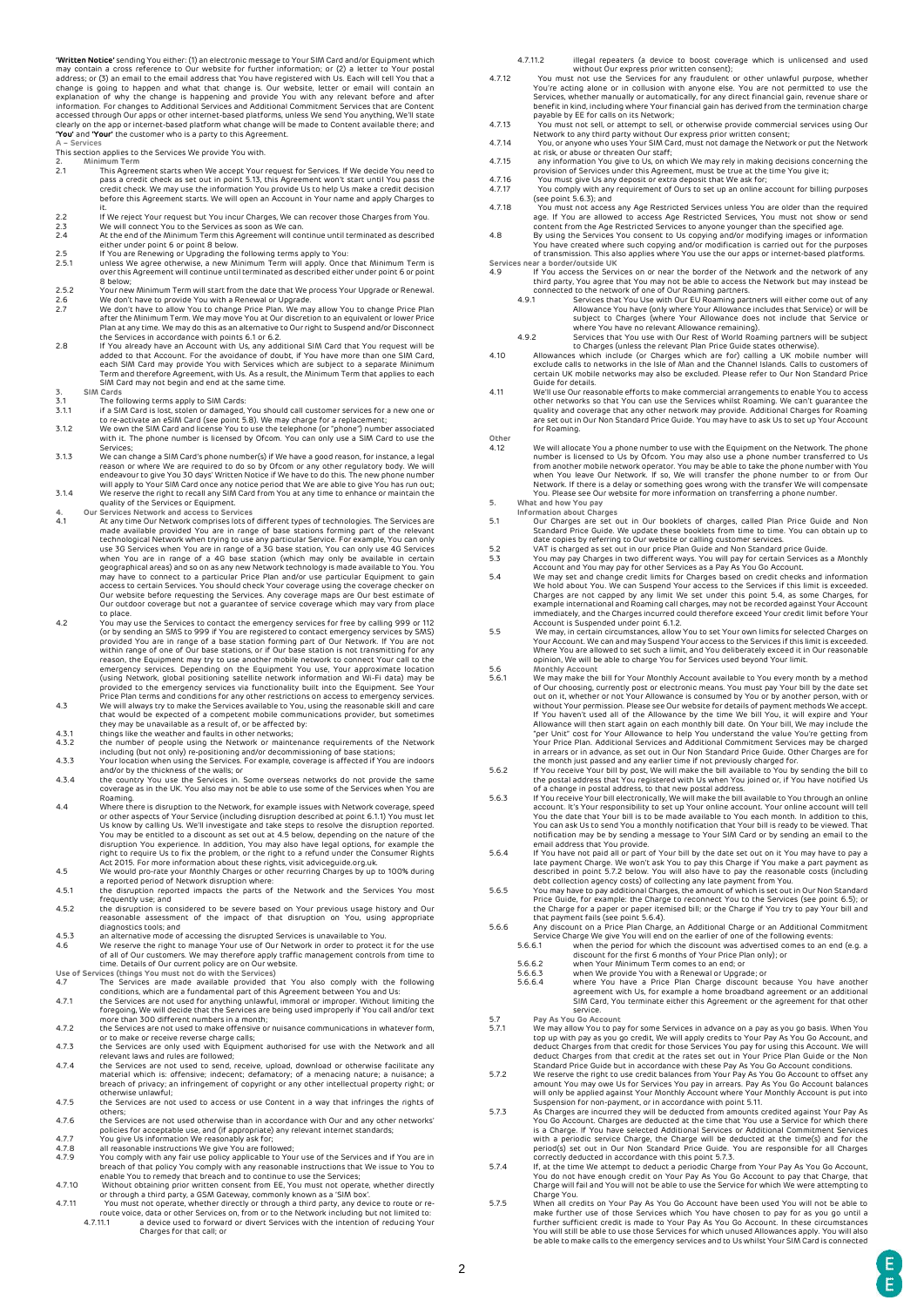- to the Network. You may still receive calls and text messages (except for any reverse billed<br>Services) whilst Your SIM Card is connected to the Network.<br>You must also have sufficient credit on Your Pay As You Go Account to activated will not be available for any subsequently activated yet concurrently used Service.<br>Services used simultaneously will be charged for simultaneously. We will not pay interest on<br>top up credit held on Your Pay As Y
- 
- <span id="page-2-13"></span>**Charges Generally**  5.8 You are responsible for all Charges applied to Your Account, except Charges applied after You called customer services to advise Us that: 5.8.1 Your SIM Card has been lost or stolen (see poin[t 3.1.1\);](#page-1-11) or
- 5.8.2 the Equipment and/or Service has been used by an unauthorised third party (see poin[t 9.5\);](#page-2-26)
- 
- or 5.8.3 the Equipment has been infiltrated by a Virus (see poin[t 13.8\).](#page-3-2) 5.9 We can change Payment Terms for any good reason, for instance, if You do not pay a bill by the date set out on it. 5.10 You shall be required to pay a deposit (or an extra deposit) as security for the Charges if We
- have a good reason to require it, for example, if We raise Your credit limit. We can keep the deposit until the Agreement ends. We will return it when You pay Us everything You owe. deposit until the Agreement ends. We will return it when You pay Us everything You owe.<br>We will not pay interest on deposits. We can use Your deposit to pay what You owe except<br>where You have followed the process for dispu
- <span id="page-2-24"></span>
- Allowance, such as premium rate numbers or non-geographic numbers, are set out in the<br>Mon Standard Price Guide
- <span id="page-2-17"></span>Non Standard Price Guide.<br>S.13 We may use credit reference agencies to help Us verify Your identity, make credit decisions<br>or for fraud protection. You agree that We may register information about You and the<br>conduct of Yo enable Us to make a credit decision, We, and Our credit reference agencies, may also use information about other people financially linked to You (such as spouses, partners, family members, household members).
- 5.14 You may be able to use the Service to buy goods and/or services from third parties. You may<br>be able to pay for that through Your Monthly Account or Your Pay As You Go Account. It is<br>Your decision whether or not to ent We say otherwise, You will have a direct relationship with that third party even if You pay for the goods and/or services with Your Account. As We will not be a party to that agreement<br>between You and that third party, We won't be in any way responsible for any loss or damage<br>You may suffer because of Your contra
- <span id="page-2-14"></span>
- <span id="page-2-15"></span>if the SIM Card and/or the Equipment is lost, stolen or damaged You will be responsible for<br>any Charges incurred until You have informed Us of the loss.<br>By entering into this Agreement You authorise the end users on Your A Account without prior permission from You. **6. When We may Suspend, Disconnect or terminate the Services**
- <span id="page-2-18"></span>
- <span id="page-2-22"></span><span id="page-2-20"></span>6.1 We may Suspend the Services without warning if: 6.1.1 the Network breaks down or needs maintenance. We will try to make sure this does not happen often; or 6.1.2 Your credit limit or other limit is exceeded (see points [5.4](#page-1-7) and 5.5); or
- <span id="page-2-16"></span>6.1.3 We reasonably believe there is fraudulent use of a payment card in relation to Your Account. 6.2 We may Suspend and/or Disconnect the Services and/or terminate the Agreement without
- <span id="page-2-21"></span>warning if:<br>You or anyone who uses Your SIM Card and/or the Equipment does not keep to the
- <span id="page-2-12"></span>
- 6.2.1 You or any<br>conditions of this Agreement or any other Agreement with Us or Our Group Companies;<br>6.2.2 You don't pay any bill by the date set out on it;<br>6.2.3 You don't pay any bill by the date set out on it;<br>6.2.4 any and You become unable to pay Your debts (within the meaning of section 123 of the
- Insolvency Act 1986) or any step is taken to appoint an administrator, liquidator (for a<br>reason other than solvent reorganisation), or receiver over You or any of Your assets. We<br>can also terminate this Agreement if someth
- <span id="page-2-28"></span>
- 6.2.7 We identify a calling pattern or patterns that are disproportionate to the overall type, amount, duration and/or extent of calls which We would expect from good faith usage of Our Network or Services;
- 6.2.8 U. D. Metwork of Bervices,<br>6.2.8 We have Disabled the Equipment as described at point 11.2.<br>6.3 B. Markeminate this Agreement for a reason given under or
- <span id="page-2-11"></span>6.3 If We terminate this Agreement for a reason given under poin[t 6.2,](#page-2-21) except if We terminate<br>unde[r 6.2.5,](#page-2-28) You must pay Us everything that You owe, including any Cancellation Charge<br>and/or Additional Commitment Service Can
- decide otherwise. 6.5 Following a period of Suspension or Disconnection We can charge to reconnect You to the
- <span id="page-2-23"></span>Services except where the Suspension or Disconnection was the result of something in<br>poin[t 6.1.1](#page-2-22) happening. We can change Your Payment Terms as a condition of reconnection.<br>If Your Services are Suspended or Disconnected fo

<span id="page-2-27"></span>to pass a credit check to reconnect the Services.<br>We will not Suspend and/or Disconnect and/or terminate for non-payment of a bill under<br>poin[t 6.2.2](#page-2-12) if You have a genuine dispute with Us and before the date by which Your b then You must pay the difference by the date set out on the bill. If You don't, then We can<br>terminate this Agreement immediately. Your right to withhold payment will end once We<br>revert back to You with a response, which wi

- under poin[t 11.](#page-2-29)
- **7.** Changing Charges and Services<br>**7.1** We can lower any Charge al
- We can lower any Charge at any time without telling You beforehand, although We will try<br>to tell You if We can.
- 
- Volume 11 You if We can.<br>22 We can suspend, change, increase the price of or withdraw part or all of the Additional<br>5 Services on giving active users of the Service Written Notice a minimum of 30 days before<br>3 We do so. Th
- <span id="page-2-30"></span>out. You may have a right to terminate this Agreement without paying a Cancellation Charge<br>and/or an Additional Commitment Service Cancellation Charge if We do this, see point 8.4.<br>All Your Charges (including the Price Pla is negative in the relevant year. We will only increase the Charges by 3.9%. The change to Your Charges as a result of this annual increase will not give You the right to terminate this Agreement without paying a Cancellation Charge.
- 7.5 We can increase Your Price Plan Charge, or any other Charges, if We are required to do so<br>as a result of any new legislation, statutory instrument, government regulation or any new<br>taxation which We need to pass on to
- <span id="page-2-19"></span><span id="page-2-8"></span>**8. Your termination rights**  8.1 You can give Us notice to terminate this Agreement by contacting Us with<br>30 days' or more notice, at any time. We may in certain circumstances accept a shorter<br>notice period and will let you know You if that is the cas
- 
- - Service monthly Charges for the remainder of Your Minimum Term, factoring in any recurring monthly discount to which You are entitled, calculated at a daily<br>rate: rate; 8.1.2.2 minus VAT at the prevailing rate; 8.1.2.3 minus a further 4%; and 8.1.2.4 with VAT at the prevailing rate added onto that final amount.
	-
	-
- 8.1.3 You can terminate this Agreement without having to pay Us a Cancellation Charge after the Minimum Term has ended. You will have to pay Your Charges for Services during the notice
- <span id="page-2-9"></span>period. 8.2 Subject to poin[t 8.1,](#page-2-8) Your Agreement or the Additional Commitment Service will terminate
- in accordance with one of the following termination procedures:<br>Termination without a PAC or STAC. If You do not request a PAC or STAC Your Agreement<br>will terminate at the end of the 30 day notice period. You are free to c
- terminate this Agreement, Your Agreement will terminate once it has been used. If You don't use the PAC or STAC within its validity period, it will expire and this Agreement will continue
- <span id="page-2-10"></span>until You terminate again using the process described in this point 8.2.<br>To will be responsible for all Charges up to and including the date that this Agreement<br>terminates. If the Agreement terminates before the expiry of
- <span id="page-2-7"></span>automatically terminate.<br>8.4 A Cancellation Charge and/or an Additional Commitment Service Cancellation Charge won't<br>apply if You are within the Minimum Term and:
- 
- apply if You are within the Minimum Term and:<br>
8.4.1 Our entitlement to operate the Network ends at any time; or<br>
8.4.2 Your access to Our Network is permanently disrupted and in accordance with poin[t 4.5](#page-1-13) Your<br>
Monthly Cha
- 
- increase as a result of Our annual price increase as calculated in poin[t 7.4\);](#page-2-30) or<br>B.4.5 We have given You Written Notice of an increase in a Charge (other than (i) a Price Plan<br>Charge and (ii) an increase as a resu
- 7.4) which is of material detriment to You and You give Us notice to immediately cancel this
- <span id="page-2-25"></span>Agreement before the change takes effect; and<br>B.4.6 You give Us notice to immediately cancel this Agreement before the change takes effect.<br>B.5 If You are terminating this Agreement and a Cancellation Charge doesn't apply
- <span id="page-2-31"></span>**9. Internet acces** 9.1 If You have Equipment which enables You to access the internet, this section applies to
- 9.2<br>
We may have to change, suspend, withdraw or (if applicable) increase the price of Content<br>
without giving You any warning. The new nature of the Content will be clear before You buy<br>
the Content following any change a
- responsibility of the third party who makes that content or webpage available to You. We<br>don't check (and so We don't necessarily recommend) what is available on any third party<br>website. We can't make any promise to You ab
- apply.
- <span id="page-2-26"></span>9.5 Your ability to access a secure internet environment will be dependent on the Equipment and the third party supplier of any Content. You are responsible for any Charges incurred by<br>any unauthorised third party who uses the Equipment and/or the Service as a result of any<br>breach of that security, whether You us
- 
- **B – Equipment**
- <span id="page-2-32"></span>
- <span id="page-2-0"></span>**10. Equipment**  10.1 You may get Equipment from Us directly when You take out a Price Plan, whether for free or for an upfront cost. Unless We tell You otherwise, or You get Equipment under a Finance
- <span id="page-2-1"></span>Agreement, We will own any Equipment provided to You by Us for the first six months of<br>the Minimum Term.<br>The Microsoft of the Microsoft of the Microsoft Proutake out a Price Plan via a third party who is not EE and get Equ that third party.
- 
- <span id="page-2-3"></span>10.3 During the six month period, You:
- <span id="page-2-2"></span>10.3.1 must not sell or otherwise permanently give the Equipment to anyone else without prior written consent from Us or the third party who provided the Equipment, which is not to be unreasonably withheld;<br>10.3.2 must tak policy; and
- 10.3.3 cannot change or alter the Equipment, other than standard software updates and app<br>purchases
- <span id="page-2-6"></span>
- purchases.<br>
After six months of the Minimum Term, and provided You have not broken any condition of<br>
this Agreement according to poin[t 11.3](#page-3-0) below, You will automatically own the Equipment<br>
10.5 Any Equipment that We provid
- 10.6 By using the Services and the Equipment provided to You, You consent to Our collection of Equipment details and network data from the Equipment (using software embedded on the<br>Equipment) which may include:<br>10.6.1 Your IMEI (information which identifies the Equipment);<br>10.6.2 Your IMSI (a SIM card's unique ident
- 
- 
- 
- If You give Equipment provided to You to someone else to use on Our Network (for example,<br>If You are paying for the Equipment for a family member), You agree that You have told that<br>person about the software and collection obtained their consent to this.<br>You will need compatible Equipment and/or a compatible Price Plan to access some
- You will need compatible Equipment and/or a compatible Price Plan to access some<br>Services, for example 4G Services. Unless We supplied any Equipment, You are responsible<br>for ensuring that it is compatible with the Services
- <span id="page-2-29"></span>11. When We may Blacklist and Disable the Equipment<br>11.1 In order to protect the Network and the Services for the use of all Our customers and in
- <span id="page-2-4"></span>accordance with point 10 above, We will identify fraudulent use of Equipment based on any<br>and all data available to Us and will then take steps if We know or have reasonable grounds<br>to suspect that fraud has taken place.<br>1
- <span id="page-2-5"></span>